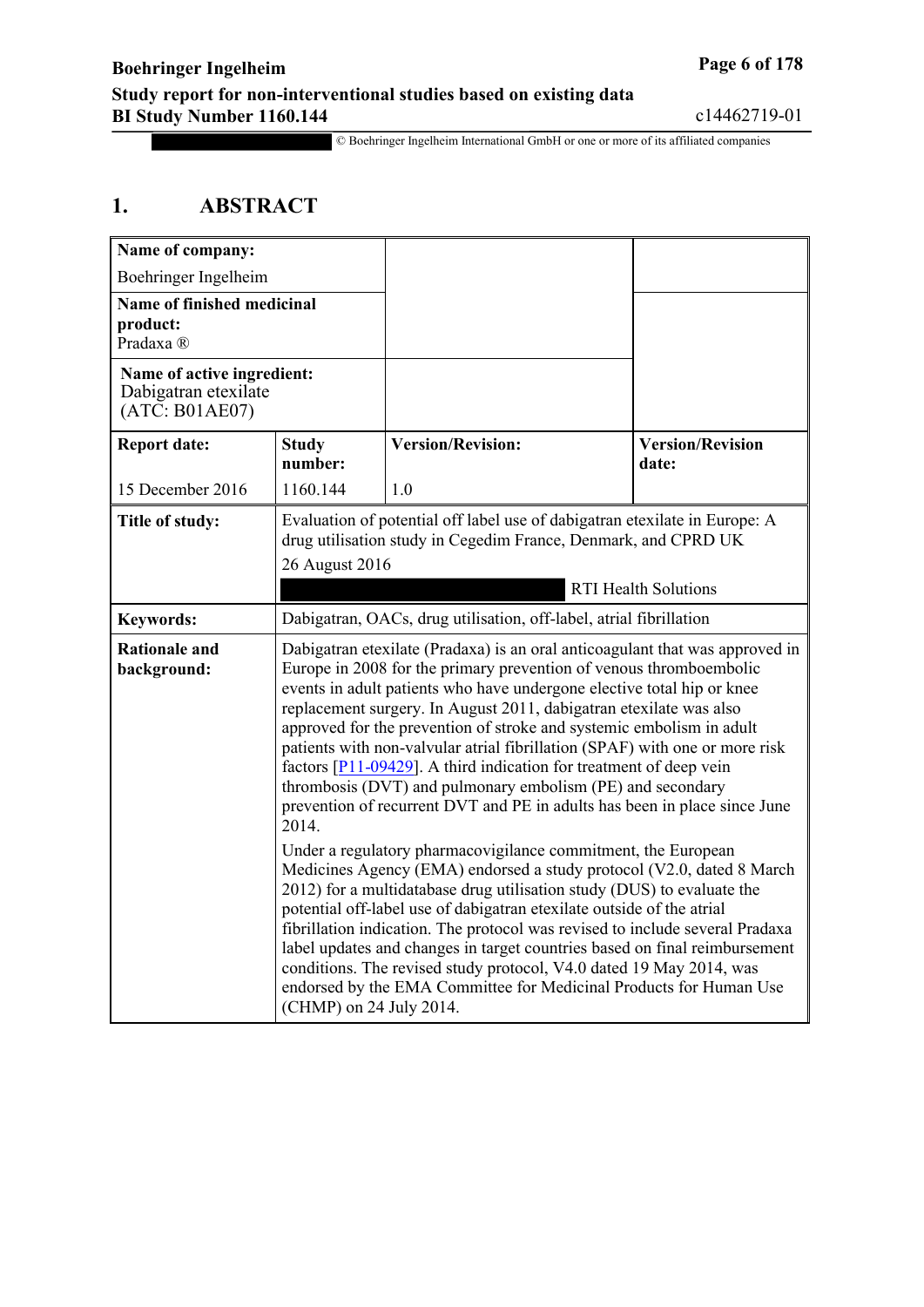## **Boehringer Ingelheim Page 7** of 178

#### **Study report for non-interventional studies based on existing data BI Study Number 1160.144** c14462719-01

| Name of company:                                                     |                                                                                                                                                                                                                                                                                                                                                                                                                                                                                                                                                                                                                                                                                                                                                                                                                                                                             |                                                                  |                                  |
|----------------------------------------------------------------------|-----------------------------------------------------------------------------------------------------------------------------------------------------------------------------------------------------------------------------------------------------------------------------------------------------------------------------------------------------------------------------------------------------------------------------------------------------------------------------------------------------------------------------------------------------------------------------------------------------------------------------------------------------------------------------------------------------------------------------------------------------------------------------------------------------------------------------------------------------------------------------|------------------------------------------------------------------|----------------------------------|
| Boehringer Ingelheim                                                 |                                                                                                                                                                                                                                                                                                                                                                                                                                                                                                                                                                                                                                                                                                                                                                                                                                                                             |                                                                  |                                  |
| Name of finished medicinal<br>product:<br>Pradaxa <sup>®</sup>       |                                                                                                                                                                                                                                                                                                                                                                                                                                                                                                                                                                                                                                                                                                                                                                                                                                                                             |                                                                  |                                  |
| Name of active ingredient:<br>Dabigatran etexilate<br>(ATC: B01AE07) |                                                                                                                                                                                                                                                                                                                                                                                                                                                                                                                                                                                                                                                                                                                                                                                                                                                                             |                                                                  |                                  |
| <b>Report date:</b>                                                  | <b>Study</b><br>number:                                                                                                                                                                                                                                                                                                                                                                                                                                                                                                                                                                                                                                                                                                                                                                                                                                                     | <b>Version/Revision:</b>                                         | <b>Version/Revision</b><br>date: |
| 15 December 2016                                                     | 1160.144                                                                                                                                                                                                                                                                                                                                                                                                                                                                                                                                                                                                                                                                                                                                                                                                                                                                    | 1.0                                                              |                                  |
| <b>Research question</b>                                             |                                                                                                                                                                                                                                                                                                                                                                                                                                                                                                                                                                                                                                                                                                                                                                                                                                                                             | The main objectives of this study were the following:            |                                  |
| and objectives:                                                      | To estimate the proportion of off-label use in new users of dabigatran<br>$\bullet$<br>etexilate according to the electronically recorded clinical indication or<br>generated proxies for indication, as available in each database.<br>To describe the characteristics of new users of dabigatran etexilate,<br>including dose, demographics, clinical indication, morbidity, and use<br>of other medications prior to the first captured prescription, stratified<br>by usage sub-group: on- or off-label use.                                                                                                                                                                                                                                                                                                                                                            |                                                                  |                                  |
| <b>Study design:</b>                                                 | Descriptive, observational, multinational, European cross-sectional study of<br>new users of dabigatran etexilate that characterised on- and off-label status<br>and other medical characteristics at the time of the first captured dabigatran<br>etexilate prescription.                                                                                                                                                                                                                                                                                                                                                                                                                                                                                                                                                                                                  |                                                                  |                                  |
| Setting:                                                             | The study was implemented using data collected in three data sources and<br>countries:                                                                                                                                                                                                                                                                                                                                                                                                                                                                                                                                                                                                                                                                                                                                                                                      |                                                                  |                                  |
|                                                                      | Cegedim Strategic Data Longitudinal Patient Database (CSD-LPD) in<br>France                                                                                                                                                                                                                                                                                                                                                                                                                                                                                                                                                                                                                                                                                                                                                                                                 |                                                                  |                                  |
|                                                                      |                                                                                                                                                                                                                                                                                                                                                                                                                                                                                                                                                                                                                                                                                                                                                                                                                                                                             | National Health Databases in Denmark                             |                                  |
|                                                                      | (UK)                                                                                                                                                                                                                                                                                                                                                                                                                                                                                                                                                                                                                                                                                                                                                                                                                                                                        | Clinical Practice Research Datalink (CPRD) in the United Kingdom |                                  |
| <b>Subjects and study</b><br>size, including<br>dropouts:            | The study population included new users of dabigatran etexilate in the study<br>period. New users were defined as those patients who initiated treatment<br>with dabigatran etexilate during the study period and who had not used it<br>during the previous year. The <i>index date</i> was defined as the date on which<br>each identified new user received the first prescription (index prescription)<br>for dabigatran etexilate.<br>Patients who received a new prescription of dabigatran etexilate were<br>required to meet the following criteria, as ascertained from each of the data<br>sources: have at least 1 year of enrolment in the electronic data source and<br>had not been prescribed dabigatran etexilate during the 1-year period prior<br>to the index date. A minimum of 1 year prior to the index date was<br>considered the "baseline period." |                                                                  |                                  |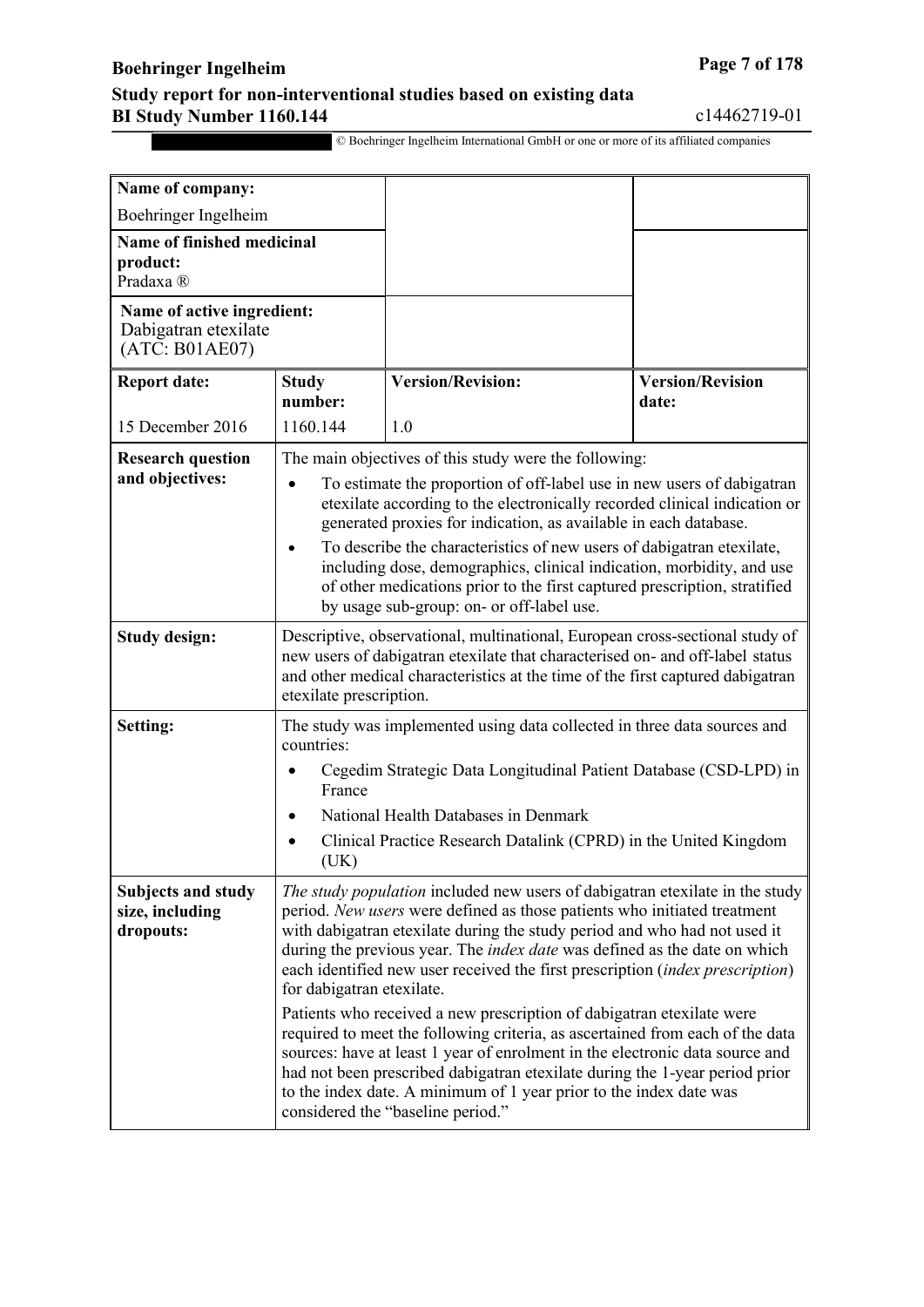## **Boehringer Ingelheim Page 8 of 178**

#### **Study report for non-interventional studies based on existing data BI Study Number 1160.144** c14462719-01

| Name of company:                                                     |                                                                                                                                                                                                                                                                                                                                                                                                                                                                                                                                                                                                                                                                                                                                                                                                |                          |                                  |
|----------------------------------------------------------------------|------------------------------------------------------------------------------------------------------------------------------------------------------------------------------------------------------------------------------------------------------------------------------------------------------------------------------------------------------------------------------------------------------------------------------------------------------------------------------------------------------------------------------------------------------------------------------------------------------------------------------------------------------------------------------------------------------------------------------------------------------------------------------------------------|--------------------------|----------------------------------|
| Boehringer Ingelheim                                                 |                                                                                                                                                                                                                                                                                                                                                                                                                                                                                                                                                                                                                                                                                                                                                                                                |                          |                                  |
| Name of finished medicinal<br>product:<br>Pradaxa ®                  |                                                                                                                                                                                                                                                                                                                                                                                                                                                                                                                                                                                                                                                                                                                                                                                                |                          |                                  |
| Name of active ingredient:<br>Dabigatran etexilate<br>(ATC: B01AE07) |                                                                                                                                                                                                                                                                                                                                                                                                                                                                                                                                                                                                                                                                                                                                                                                                |                          |                                  |
| <b>Report date:</b>                                                  | <b>Study</b><br>number:                                                                                                                                                                                                                                                                                                                                                                                                                                                                                                                                                                                                                                                                                                                                                                        | <b>Version/Revision:</b> | <b>Version/Revision</b><br>date: |
| 15 December 2016                                                     | 1160.144                                                                                                                                                                                                                                                                                                                                                                                                                                                                                                                                                                                                                                                                                                                                                                                       | 1.0                      |                                  |
|                                                                      | The estimated study size for each country-specific data source was<br>approximately 5,000 new users of dabigatran etexilate.<br>The study period for France covered the time period since approval of the<br>SPAF indication in 01 August 2011 to 30 June 2014. New users were<br>identified from panels of cardiologists and general practitioners (GPs).<br>Because there is no possibility to link patients across panels, all the results                                                                                                                                                                                                                                                                                                                                                  |                          |                                  |
|                                                                      | were stratified by panel. The study period for Denmark covered the time<br>period since approval of the SPAF indication in 01 August 2011 to<br>30 November 2013. The study period for the UK covered the time period<br>since approval of the SPAF indication in 01 August 2011 to 30 August<br>2015.                                                                                                                                                                                                                                                                                                                                                                                                                                                                                         |                          |                                  |
| <b>Variables and data</b><br>sources:                                | The main outcome, which is the primary outcome of the study, was the<br>proportion of potential off-label use estimated among new users of<br>dabigatran etexilate in each of the data sources. No additional secondary<br>outcomes were defined. No interim analyses were planned or conducted.<br>New users were characterised at the index prescription, including<br>comorbidities and comedications. In France, this characterisation was<br>stratified according to the type of physician that had issued the prescription<br>(cardiologist or GP).<br>The definition of off-label use of oral dabigatran etexilate was based on use<br>for a disease or medical condition other than the labelled indications, as<br>described and documented in the data source used in the respective |                          |                                  |
|                                                                      | countries, taking into account the changes in the label within the study<br>period.<br>For the French, Danish, and UK components of this study, the approved<br>label indications until June 2014 (prevention of venous thromboembolism<br>[VTE] after hip or knee surgery and prevention of stroke and systemic<br>embolism in atrial fibrillation) were applied to define the on-label group.<br>For the prevention of stroke/systemic embolism in atrial fibrillation<br>specifically, the list of risk factors to be considered was modified in<br>December 2013, and this was taken into account in France and the UK to<br>define off-label use from that time forward.                                                                                                                  |                          |                                  |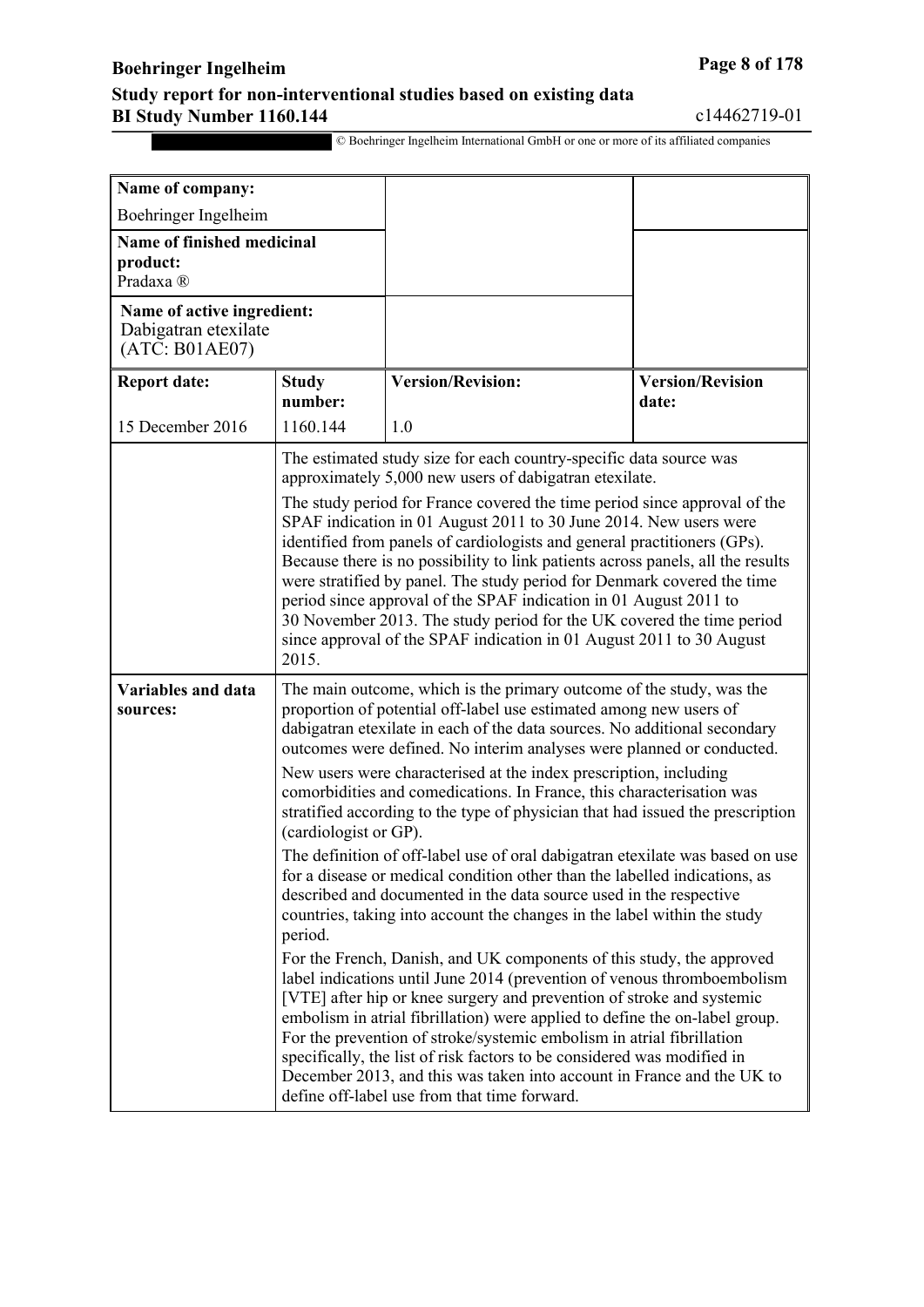## **Boehringer Ingelheim Page 9** of 178

<u>.</u>

#### **Study report for non-interventional studies based on existing data BI Study Number 1160.144** c14462719-01

<span id="page-3-0"></span>

| Name of company:                                                      |                                                                                                                                                                                                                                                                                                                                                                |                                                                                                                                                                                                                                                                                                                |                                  |
|-----------------------------------------------------------------------|----------------------------------------------------------------------------------------------------------------------------------------------------------------------------------------------------------------------------------------------------------------------------------------------------------------------------------------------------------------|----------------------------------------------------------------------------------------------------------------------------------------------------------------------------------------------------------------------------------------------------------------------------------------------------------------|----------------------------------|
| Boehringer Ingelheim                                                  |                                                                                                                                                                                                                                                                                                                                                                |                                                                                                                                                                                                                                                                                                                |                                  |
| <b>Name of finished medicinal</b><br>product:<br>Pradaxa <sup>®</sup> |                                                                                                                                                                                                                                                                                                                                                                |                                                                                                                                                                                                                                                                                                                |                                  |
| Name of active ingredient:<br>Dabigatran etexilate<br>(ATC: B01AE07)  |                                                                                                                                                                                                                                                                                                                                                                |                                                                                                                                                                                                                                                                                                                |                                  |
| <b>Report date:</b>                                                   | <b>Study</b><br>number:                                                                                                                                                                                                                                                                                                                                        | <b>Version/Revision:</b>                                                                                                                                                                                                                                                                                       | <b>Version/Revision</b><br>date: |
| 15 December 2016                                                      | 1160.144                                                                                                                                                                                                                                                                                                                                                       | 1.0                                                                                                                                                                                                                                                                                                            |                                  |
|                                                                       | A new indication for treatment of DVT and PE and secondary prevention of<br>recurrent DVT and PE in adults has been in place since 03 June 2014. For<br>the French study component and the CPRD, no patients with an index date<br>during June 2014 had this indication recorded.                                                                              |                                                                                                                                                                                                                                                                                                                |                                  |
|                                                                       |                                                                                                                                                                                                                                                                                                                                                                | Diagnoses associated with potential off-label use of dabigatran were<br>identified with algorithms and used as proxies to identify potential clinical<br>indications. ICD-10 codes <sup>1</sup> and codes from the specific dictionaries in place<br>in each data source were used in creating the algorithms. |                                  |
|                                                                       |                                                                                                                                                                                                                                                                                                                                                                | Definitions and levels of on-label and off-label use                                                                                                                                                                                                                                                           |                                  |
|                                                                       | off-label groups:                                                                                                                                                                                                                                                                                                                                              | Two levels of on-label use were investigated to determine the potential                                                                                                                                                                                                                                        |                                  |
|                                                                       | fibrillation.                                                                                                                                                                                                                                                                                                                                                  | The first level included a broad definition of on-label use based on the<br>main code(s) for the approved clinical indications, e.g., atrial                                                                                                                                                                   |                                  |
|                                                                       | The second level, as a subset of the first level, is a more restrictive<br>٠<br>definition of on-label use that excluded patients that may have had<br>conditions for which the medication is not indicated, e.g., valvular<br>heart disease or low-risk patients with non-valvular atrial fibrillation,<br>based on the information included in the database. |                                                                                                                                                                                                                                                                                                                |                                  |
| populations.                                                          |                                                                                                                                                                                                                                                                                                                                                                | In a third level, the dose strength of the index prescription and duration of<br>use were used to further classify on- and off-label use according to<br>recommendations for the labelled indications, including use in special                                                                                |                                  |
|                                                                       | Contraindications                                                                                                                                                                                                                                                                                                                                              |                                                                                                                                                                                                                                                                                                                |                                  |
|                                                                       |                                                                                                                                                                                                                                                                                                                                                                | The proportion of new users of dabigatran etexilate with contraindications<br>applicable at the time of the index date was described.                                                                                                                                                                          |                                  |

<span id="page-3-1"></span>[<sup>1</sup>](#page-3-0) ICD-10 = International Statistical Classification of Diseases and Related Health Problems, 10th Revision.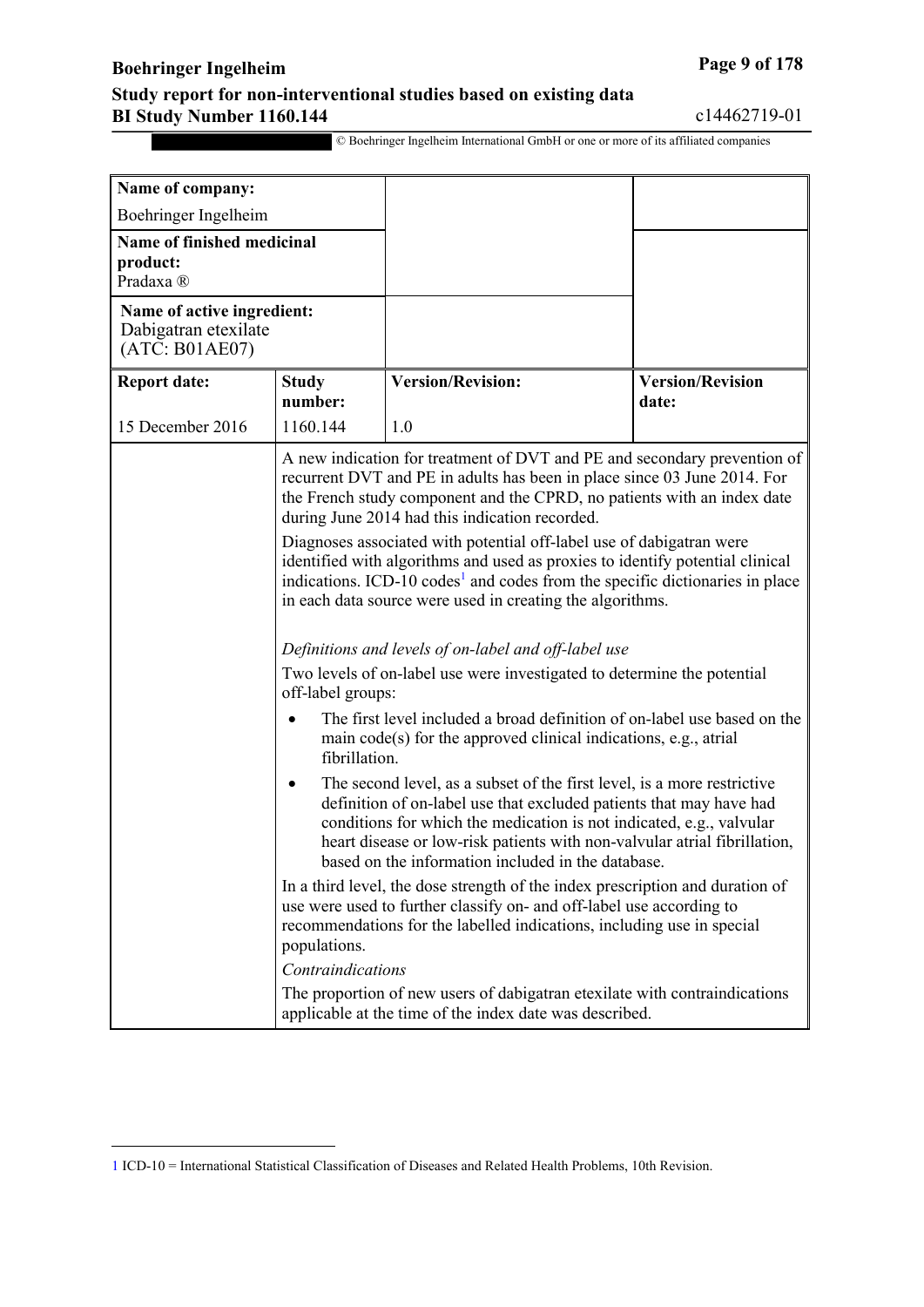## **Boehringer Ingelheim Page 10 of 178**

#### **Study report for non-interventional studies based on existing data BI Study Number 1160.144** c14462719-01

| Name of company:                                                      |                                                                                                                                                                                                                                                                                                                                                                                                                                                                                                                                                                                                                                                                                                                                                                                                                                                                                                                                                                                                                                                                                                                                                                                                                                                                                                                                                                                                                                                                        |                                                                   |                                  |
|-----------------------------------------------------------------------|------------------------------------------------------------------------------------------------------------------------------------------------------------------------------------------------------------------------------------------------------------------------------------------------------------------------------------------------------------------------------------------------------------------------------------------------------------------------------------------------------------------------------------------------------------------------------------------------------------------------------------------------------------------------------------------------------------------------------------------------------------------------------------------------------------------------------------------------------------------------------------------------------------------------------------------------------------------------------------------------------------------------------------------------------------------------------------------------------------------------------------------------------------------------------------------------------------------------------------------------------------------------------------------------------------------------------------------------------------------------------------------------------------------------------------------------------------------------|-------------------------------------------------------------------|----------------------------------|
| Boehringer Ingelheim                                                  |                                                                                                                                                                                                                                                                                                                                                                                                                                                                                                                                                                                                                                                                                                                                                                                                                                                                                                                                                                                                                                                                                                                                                                                                                                                                                                                                                                                                                                                                        |                                                                   |                                  |
| <b>Name of finished medicinal</b><br>product:<br>Pradaxa <sup>®</sup> |                                                                                                                                                                                                                                                                                                                                                                                                                                                                                                                                                                                                                                                                                                                                                                                                                                                                                                                                                                                                                                                                                                                                                                                                                                                                                                                                                                                                                                                                        |                                                                   |                                  |
| Name of active ingredient:<br>Dabigatran etexilate<br>(ATC: B01AE07)  |                                                                                                                                                                                                                                                                                                                                                                                                                                                                                                                                                                                                                                                                                                                                                                                                                                                                                                                                                                                                                                                                                                                                                                                                                                                                                                                                                                                                                                                                        |                                                                   |                                  |
| <b>Report date:</b>                                                   | <b>Study</b><br>number:                                                                                                                                                                                                                                                                                                                                                                                                                                                                                                                                                                                                                                                                                                                                                                                                                                                                                                                                                                                                                                                                                                                                                                                                                                                                                                                                                                                                                                                | <b>Version/Revision:</b>                                          | <b>Version/Revision</b><br>date: |
| 15 December 2016                                                      | 1160.144                                                                                                                                                                                                                                                                                                                                                                                                                                                                                                                                                                                                                                                                                                                                                                                                                                                                                                                                                                                                                                                                                                                                                                                                                                                                                                                                                                                                                                                               | 1.0                                                               |                                  |
| <b>Results:</b>                                                       | France (CSD-LPD)                                                                                                                                                                                                                                                                                                                                                                                                                                                                                                                                                                                                                                                                                                                                                                                                                                                                                                                                                                                                                                                                                                                                                                                                                                                                                                                                                                                                                                                       |                                                                   |                                  |
|                                                                       | During the study period (August 2011 through June 2014), we identified<br>1,706 new users of dabigatran etexilate from the cardiologist panel and<br>2,813 from the GP panel. The mean age (SD) was 75.5 (10.0) years and<br>74.0 (10.4) years, respectively. There were more men than women in the<br>cardiologist panel (825 men [57.9%], 599 women [42.1%]) and in the GP<br>panel (1,541 men [54.8%], 1,272 women [45.2%]).<br>Among new users of dabigatran etexilate, the diagnosis of atrial fibrillation<br>was present in the electronic records in 76% of the cardiologist group and<br>65% of the GP group. Atrial fibrillation was classified as non-valvular                                                                                                                                                                                                                                                                                                                                                                                                                                                                                                                                                                                                                                                                                                                                                                                              |                                                                   |                                  |
|                                                                       |                                                                                                                                                                                                                                                                                                                                                                                                                                                                                                                                                                                                                                                                                                                                                                                                                                                                                                                                                                                                                                                                                                                                                                                                                                                                                                                                                                                                                                                                        | among 74% (cardiologist) and 64% (GP) of the total new dabigatran |                                  |
|                                                                       | etexilate users. None (cardiologist) and 1% (GP) of new dabigatran<br>etexilate users had a recorded diagnosis of hip or knee replacement. No<br>patients with an index date during June 2014 had a recorded indication of<br>VTE treatment/secondary prevention.<br>Among patients whose first prescription was written by a cardiologist, the<br>prevalence of potential off-label use was estimated to be 24.1% (95%<br>confidence interval [CI], 22.1%-26.1%) using the broad definition and<br>37.5% (95% CI, 35.2%-39.8%) using the restrictive definition. For GPs, the<br>prevalence of potential off-label use was estimated to be 34.0% (95% CI,<br>32.3%-35.8%) with the broad definition and 44.1% (95% CI, 42.2%-<br>45.9%) with the restrictive definition. All new users were adults aged 18<br>years or older. Therefore, no paediatric patients were identified as using<br>dabigatran etexilate off-label.<br>Under the broad definition, among potential off-label users, the most<br>frequently recorded diagnoses associated with the potential off-label use of<br>dabigatran etexilate were atrial flutter (11.9%, cardiologist panel; 6.6%, GP<br>panel) and other arrhythmias or cardioversion (18.0%, cardiologist panel;<br>27.6%, GP panel). In 36.7% (cardiologist group) and 38.9% (GP group) of<br>the potential off-label users, no diagnoses potentially related to the<br>indication of anticoagulant treatment could be identified. |                                                                   |                                  |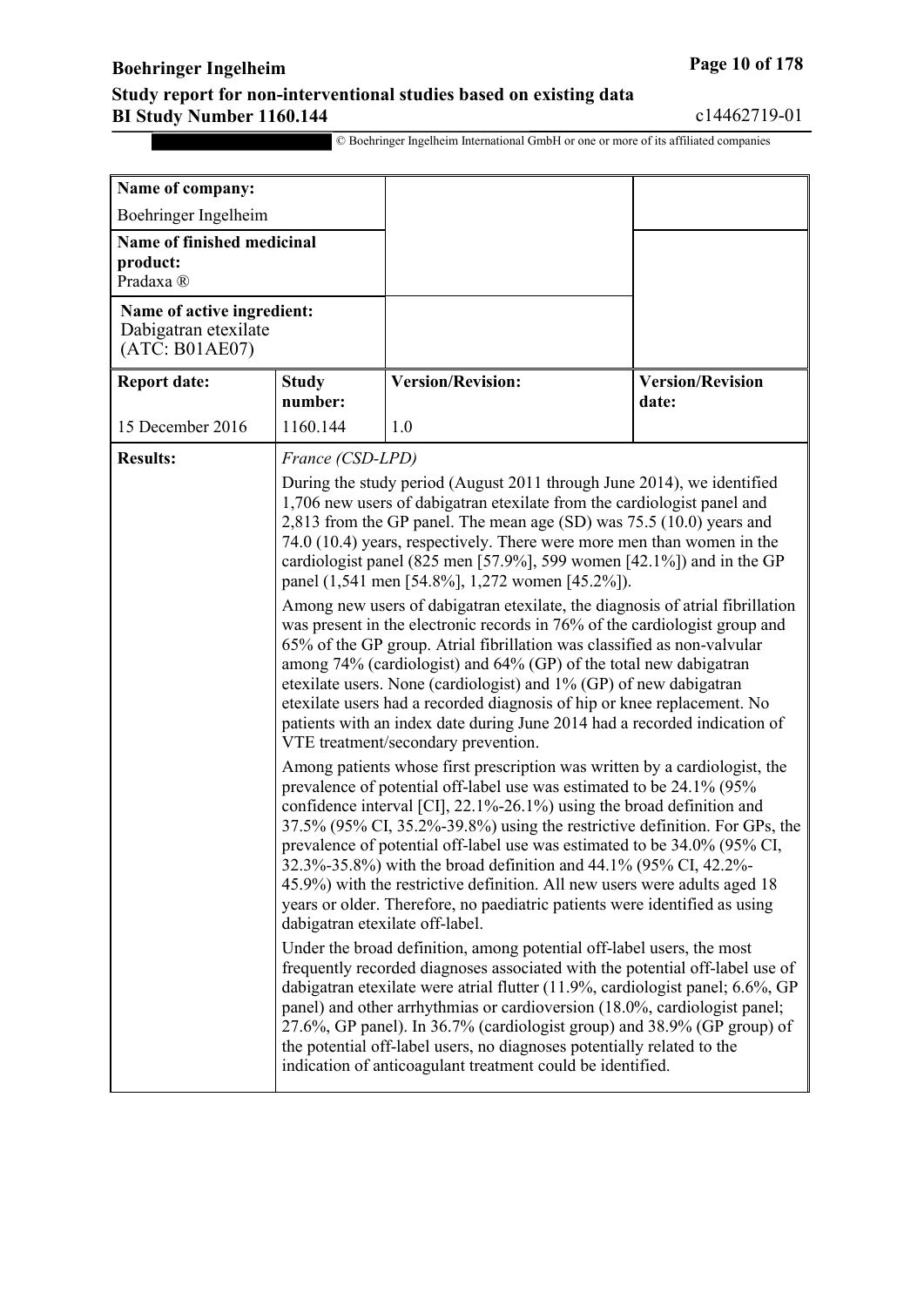## **Boehringer Ingelheim Page 11 of 178**

#### **Study report for non-interventional studies based on existing data BI Study Number 1160.144** c14462719-01

| Name of company:                                                     |                         |                                                                                                                                                                                                                                                                                                                                                                                                                                                                                                                                                                                        |                                  |
|----------------------------------------------------------------------|-------------------------|----------------------------------------------------------------------------------------------------------------------------------------------------------------------------------------------------------------------------------------------------------------------------------------------------------------------------------------------------------------------------------------------------------------------------------------------------------------------------------------------------------------------------------------------------------------------------------------|----------------------------------|
| Boehringer Ingelheim                                                 |                         |                                                                                                                                                                                                                                                                                                                                                                                                                                                                                                                                                                                        |                                  |
| Name of finished medicinal<br>product:<br>Pradaxa <sup>®</sup>       |                         |                                                                                                                                                                                                                                                                                                                                                                                                                                                                                                                                                                                        |                                  |
| Name of active ingredient:<br>Dabigatran etexilate<br>(ATC: B01AE07) |                         |                                                                                                                                                                                                                                                                                                                                                                                                                                                                                                                                                                                        |                                  |
| <b>Report date:</b>                                                  | <b>Study</b><br>number: | <b>Version/Revision:</b>                                                                                                                                                                                                                                                                                                                                                                                                                                                                                                                                                               | <b>Version/Revision</b><br>date: |
| 15 December 2016                                                     | 1160.144                | 1.0                                                                                                                                                                                                                                                                                                                                                                                                                                                                                                                                                                                    |                                  |
|                                                                      |                         | Denmark (National Health Databases)                                                                                                                                                                                                                                                                                                                                                                                                                                                                                                                                                    |                                  |
|                                                                      | $(13,567$ [47.4%]).     | During the study period (August 2011 through November 2013), we<br>identified 28,619 new users of dabigatran etexilate. The mean (SD) age was<br>71.8 (10.9) years, and there were more men $(15,052 \, [52.6\%])$ than women                                                                                                                                                                                                                                                                                                                                                          |                                  |
|                                                                      |                         | Among new users of dabigatran etexilate, the diagnosis of atrial fibrillation<br>was present in 59%, and 57% were classified as having non-valvular atrial<br>fibrillation (97% of those with a diagnosis of atrial fibrillation). Overall,<br>24% of new users had a recorded diagnosis of hip or knee replacement.                                                                                                                                                                                                                                                                   |                                  |
|                                                                      |                         | The estimated prevalence of potential off-label use was 17.1% (95% CI,<br>16.6%-17.5%) using the broad definition and 29.1% (95% CI, 28.4%-<br>29.7%) using the restrictive definition. Three paediatric patients with<br>dabigatran etexilate prescriptions were identified.                                                                                                                                                                                                                                                                                                          |                                  |
|                                                                      | be identified.          | The most frequently recorded diagnoses associated with potential off-label<br>use of dabigatran etexilate were general prophylaxis/treatment of thrombus<br>in any site $(16.3\%)$ , anticoagulation for heart valve replacement or stent<br>$(10.5\%)$ , and stroke and transient ischaemic attack (TIA) $(7.8\%)$ ; whereas<br>only 0.1% of potential off-label users had a recorded diagnosis of atrial<br>flutter without atrial fibrillation. In a majority of cases of potential off-label<br>use $(52.6\%)$ , no potential indication for the use of dabigatran etexilate could |                                  |
| UK (CPRD)                                                            |                         |                                                                                                                                                                                                                                                                                                                                                                                                                                                                                                                                                                                        |                                  |
|                                                                      |                         | During the study period (August 2011 through August 2015) we identified<br>3,435 new users of dabigatran etexilate (2,150 linkable to Hospital Episode<br>Statistics [HES] [62.6%] and 1,285 not linkable to HES [37.4%]). The<br>overall mean (SD) age was 73.7 (11.3) years, and there was a higher<br>proportion of men $(1,926 [56.1\%])$ than women $(1,509 [43.9\%])$ .                                                                                                                                                                                                          |                                  |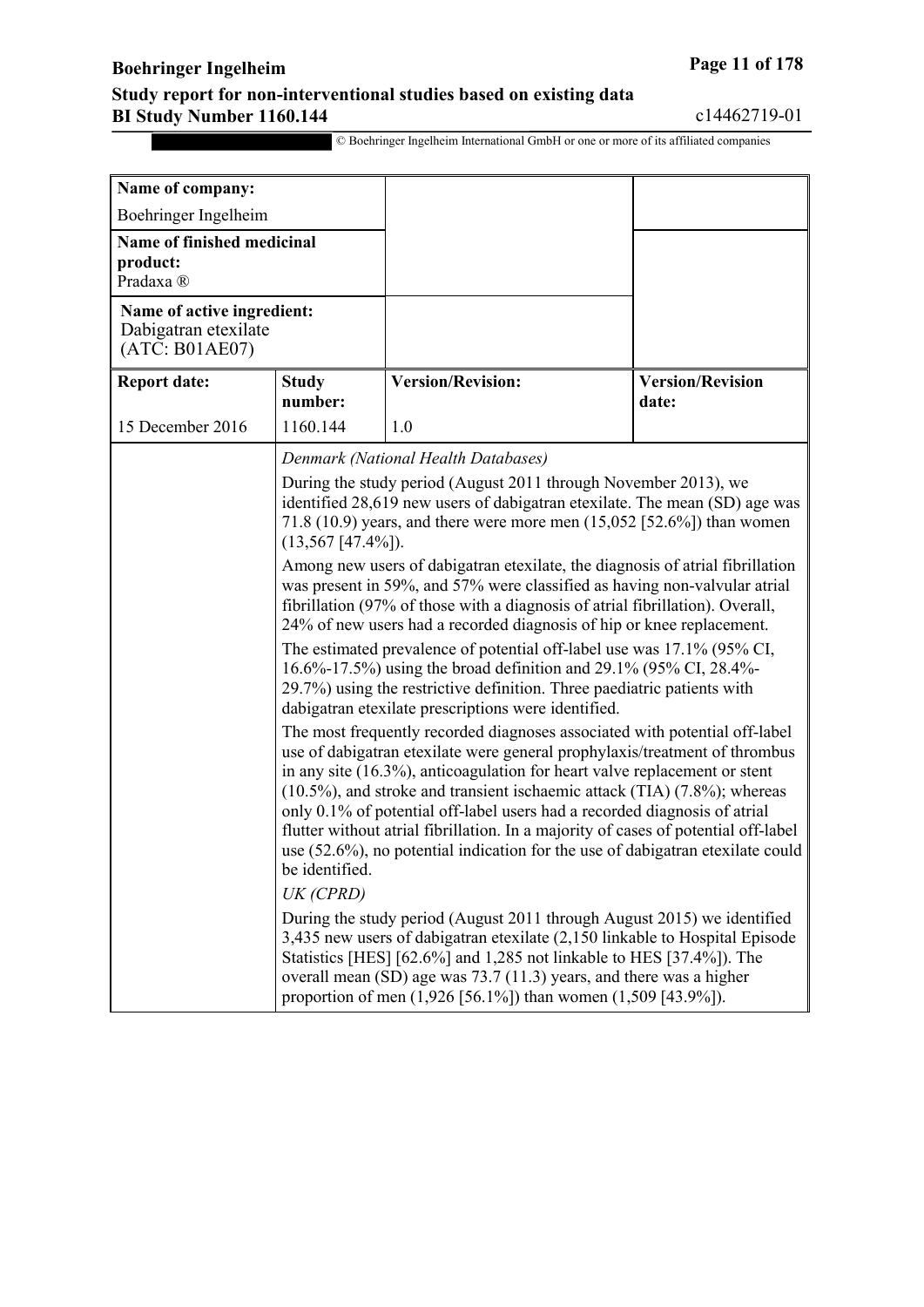## **Boehringer Ingelheim Page 12 of 178**

#### **Study report for non-interventional studies based on existing data BI Study Number 1160.144** c14462719-01

| Name of company:                                                     |                                  |                                                                                                                                                                                                                                                                                                                                                                                                                                                                                                                                                                                                                                                                                                                                                                                                                                                                                                                                                                                                                                                                                                                                                                                                                                                                                                                                                                                                                                                                                                                                                                                                                                                                                                                                                                                                                                                                                                                                                                                                                                                                                                                                                                                                                                                                                                                                                                                                                                                    |                                  |
|----------------------------------------------------------------------|----------------------------------|----------------------------------------------------------------------------------------------------------------------------------------------------------------------------------------------------------------------------------------------------------------------------------------------------------------------------------------------------------------------------------------------------------------------------------------------------------------------------------------------------------------------------------------------------------------------------------------------------------------------------------------------------------------------------------------------------------------------------------------------------------------------------------------------------------------------------------------------------------------------------------------------------------------------------------------------------------------------------------------------------------------------------------------------------------------------------------------------------------------------------------------------------------------------------------------------------------------------------------------------------------------------------------------------------------------------------------------------------------------------------------------------------------------------------------------------------------------------------------------------------------------------------------------------------------------------------------------------------------------------------------------------------------------------------------------------------------------------------------------------------------------------------------------------------------------------------------------------------------------------------------------------------------------------------------------------------------------------------------------------------------------------------------------------------------------------------------------------------------------------------------------------------------------------------------------------------------------------------------------------------------------------------------------------------------------------------------------------------------------------------------------------------------------------------------------------------|----------------------------------|
| Boehringer Ingelheim                                                 |                                  |                                                                                                                                                                                                                                                                                                                                                                                                                                                                                                                                                                                                                                                                                                                                                                                                                                                                                                                                                                                                                                                                                                                                                                                                                                                                                                                                                                                                                                                                                                                                                                                                                                                                                                                                                                                                                                                                                                                                                                                                                                                                                                                                                                                                                                                                                                                                                                                                                                                    |                                  |
| Name of finished medicinal<br>product:<br>Pradaxa ®                  |                                  |                                                                                                                                                                                                                                                                                                                                                                                                                                                                                                                                                                                                                                                                                                                                                                                                                                                                                                                                                                                                                                                                                                                                                                                                                                                                                                                                                                                                                                                                                                                                                                                                                                                                                                                                                                                                                                                                                                                                                                                                                                                                                                                                                                                                                                                                                                                                                                                                                                                    |                                  |
| Name of active ingredient:<br>Dabigatran etexilate<br>(ATC: B01AE07) |                                  |                                                                                                                                                                                                                                                                                                                                                                                                                                                                                                                                                                                                                                                                                                                                                                                                                                                                                                                                                                                                                                                                                                                                                                                                                                                                                                                                                                                                                                                                                                                                                                                                                                                                                                                                                                                                                                                                                                                                                                                                                                                                                                                                                                                                                                                                                                                                                                                                                                                    |                                  |
| <b>Report date:</b>                                                  | <b>Study</b><br>number:          | <b>Version/Revision:</b>                                                                                                                                                                                                                                                                                                                                                                                                                                                                                                                                                                                                                                                                                                                                                                                                                                                                                                                                                                                                                                                                                                                                                                                                                                                                                                                                                                                                                                                                                                                                                                                                                                                                                                                                                                                                                                                                                                                                                                                                                                                                                                                                                                                                                                                                                                                                                                                                                           | <b>Version/Revision</b><br>date: |
| 15 December 2016                                                     | 1160.144                         | 1.0                                                                                                                                                                                                                                                                                                                                                                                                                                                                                                                                                                                                                                                                                                                                                                                                                                                                                                                                                                                                                                                                                                                                                                                                                                                                                                                                                                                                                                                                                                                                                                                                                                                                                                                                                                                                                                                                                                                                                                                                                                                                                                                                                                                                                                                                                                                                                                                                                                                |                                  |
|                                                                      | Pooled analyses<br>with caution. | Among new users of dabigatran etexilate, the diagnosis of atrial fibrillation<br>was present in the records of 87% of the new users (88.3% in HES-linkable<br>patients, 83.5% in non-linkable patients). Atrial fibrillation was classified<br>as non-valvular among 84% of new users (84.6% in HES-linkable patients,<br>81.9% in non-linkable patients). Overall, 4% of new users had a recorded<br>diagnosis of hip or knee replacement (5.0% in the HES-linkable group,<br>3.5% in the non-linkable group), and 1.2% had a recorded indication of<br>VTE treatment/secondary prevention starting in July 2014 (1.0% in<br>HES-linkable patients, 1.5% in non-linkable patients). Additional (post hoc)<br>analyses confirmed that no patients with an index date during June 2014<br>had a recorded indication of VTE treatment/secondary prevention.<br>Under the broad definition, the estimated prevalence of potential off-label<br>use was 7.9% (95% CI, 7.0%-8.8%) overall, 5.7% (95% CI, 4.7%-6.7%) in<br>HES-linkable patients, and 11.5% (95% CI, 9.8%-13.4%) in non-linkable<br>patients. Under the restrictive definition, the estimated prevalence of<br>potential off-label use was 20.5% (95% CI, 19.1%-21.9%) overall, 17.4%<br>(95% CI, 15.8%-19.1%) in HES-linkable patients, and 25.6% (95% CI,<br>23.2%-28.1%) in non-linkable patients. Only one paediatric patient with a<br>dabigatran etexilate prescription was identified.<br>Overall, the most frequently recorded diagnoses associated with the<br>potential off-label use of the drug were general prophylaxis/treatment of<br>thrombus in any site $(16.3\%)$ , stroke and TIA $(16.3\%)$ , and<br>treatment/secondary prevention of VTE $(8.5\%)$ , whereas only 3% of<br>potential off-label users had a recorded diagnosis of atrial flutter without<br>atrial fibrillation. In 47% of cases, no potential indication for the use of<br>dabigatran etexilate could be identified.<br>Per the protocol, the results were combined in a pooled, random-effects<br>model. The combined estimated prevalence of potential off-label use of<br>dabigatran etexilate was 18.2% (95% CI, 8.9%-27.5%) under the broad<br>definition and $30.3\%$ (95% CI, 21.1%-39.6%) under the restrictive<br>definition. However, heterogeneity across studies was very high ( $I^2 \approx 100\%$ )<br>for all analyses), suggesting that the pooled results should be interpreted |                                  |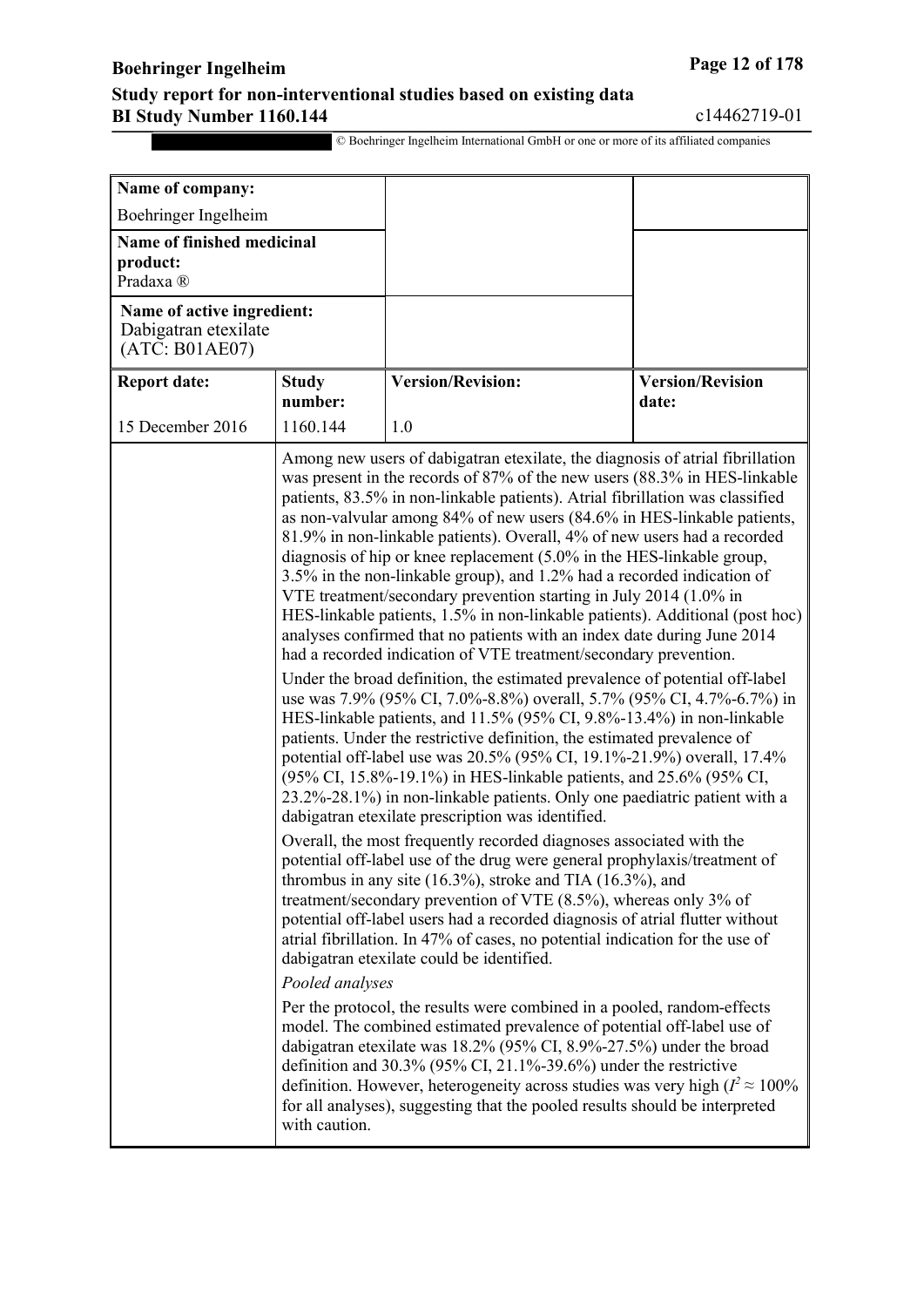## **Boehringer Ingelheim Page 13 of 178**

#### **Study report for non-interventional studies based on existing data BI Study Number 1160.144** c14462719-01

| Name of company:                                                             |                                                                                                                                                                                                                                                                                                                                                             |                                                                                                                                                                                                                                                                                                                                                                                                                                                                                                                  |                                  |
|------------------------------------------------------------------------------|-------------------------------------------------------------------------------------------------------------------------------------------------------------------------------------------------------------------------------------------------------------------------------------------------------------------------------------------------------------|------------------------------------------------------------------------------------------------------------------------------------------------------------------------------------------------------------------------------------------------------------------------------------------------------------------------------------------------------------------------------------------------------------------------------------------------------------------------------------------------------------------|----------------------------------|
| Boehringer Ingelheim                                                         |                                                                                                                                                                                                                                                                                                                                                             |                                                                                                                                                                                                                                                                                                                                                                                                                                                                                                                  |                                  |
| Name of finished medicinal<br>product:<br>Pradaxa ®                          |                                                                                                                                                                                                                                                                                                                                                             |                                                                                                                                                                                                                                                                                                                                                                                                                                                                                                                  |                                  |
| Name of active ingredient:<br>Dabigatran etexilate<br>$(AT\bar{C}: B01AE07)$ |                                                                                                                                                                                                                                                                                                                                                             |                                                                                                                                                                                                                                                                                                                                                                                                                                                                                                                  |                                  |
| <b>Report date:</b>                                                          | <b>Study</b><br>number:                                                                                                                                                                                                                                                                                                                                     | <b>Version/Revision:</b>                                                                                                                                                                                                                                                                                                                                                                                                                                                                                         | <b>Version/Revision</b><br>date: |
| 15 December 2016                                                             | 1160.144                                                                                                                                                                                                                                                                                                                                                    | 1.0                                                                                                                                                                                                                                                                                                                                                                                                                                                                                                              |                                  |
| <b>Discussion:</b>                                                           | Study design                                                                                                                                                                                                                                                                                                                                                |                                                                                                                                                                                                                                                                                                                                                                                                                                                                                                                  |                                  |
|                                                                              | off-label use.                                                                                                                                                                                                                                                                                                                                              | The study used health information recorded in population-based databases<br>that collect and record data on a regular basis, thereby minimising bias<br>related to differential reporting of prescriptions or impacts of contacts with<br>patients and health care professionals. Studies evaluating data already<br>collected may be the most efficient and accurate way to assess potential                                                                                                                    |                                  |
|                                                                              |                                                                                                                                                                                                                                                                                                                                                             | However, it must be acknowledged that underrecording or misclassification<br>of clinical indications and risk factors is a potential issue for all data<br>sources. It is important to consider that any prevalence estimation of<br>potential off-label use is highly dependent on the databases and the sources<br>and completeness of information. Therefore, for this type of research<br>(evaluating potential off-label use), very detailed information on clinical<br>conditions is of utmost importance. |                                  |
|                                                                              | The sources of information for clinical conditions were highly variable<br>across countries/data sources, and this is likely to have been the major<br>driver of the different prevalences between study populations. Also,<br>prescriptions in the hospital setting that are not continued after discharge<br>are not captured in any of the data sources. |                                                                                                                                                                                                                                                                                                                                                                                                                                                                                                                  |                                  |
|                                                                              | Since this was a cross-sectional study, the capture of follow-up<br>prescriptions for dabigatran etexilate or other comedications of interest<br>based on the observation period of 90 (or 120) days after index date was<br>very limited.                                                                                                                  |                                                                                                                                                                                                                                                                                                                                                                                                                                                                                                                  |                                  |
|                                                                              | analyses.                                                                                                                                                                                                                                                                                                                                                   | The following sections contain more details regarding the different                                                                                                                                                                                                                                                                                                                                                                                                                                              |                                  |
|                                                                              | France (CSD-LPD)                                                                                                                                                                                                                                                                                                                                            |                                                                                                                                                                                                                                                                                                                                                                                                                                                                                                                  |                                  |
|                                                                              | Limitations                                                                                                                                                                                                                                                                                                                                                 |                                                                                                                                                                                                                                                                                                                                                                                                                                                                                                                  |                                  |
|                                                                              |                                                                                                                                                                                                                                                                                                                                                             | Lack of linkage. Individual patients in each panel cannot be linked, and<br>duplicate patients cannot be identified.                                                                                                                                                                                                                                                                                                                                                                                             |                                  |
|                                                                              |                                                                                                                                                                                                                                                                                                                                                             | Limited information available. Diagnosis and procedural codes for hospital<br>episodes are not available in this data source. Also, physicians record only<br>conditions that concern their day-to-day medical practice. Regarding<br>indications for prescriptions, only diagnoses made by physicians within the<br>same panel are available, so the indication information for some patients<br>may be missing. As a result, off-label use might have been overestimated.                                      |                                  |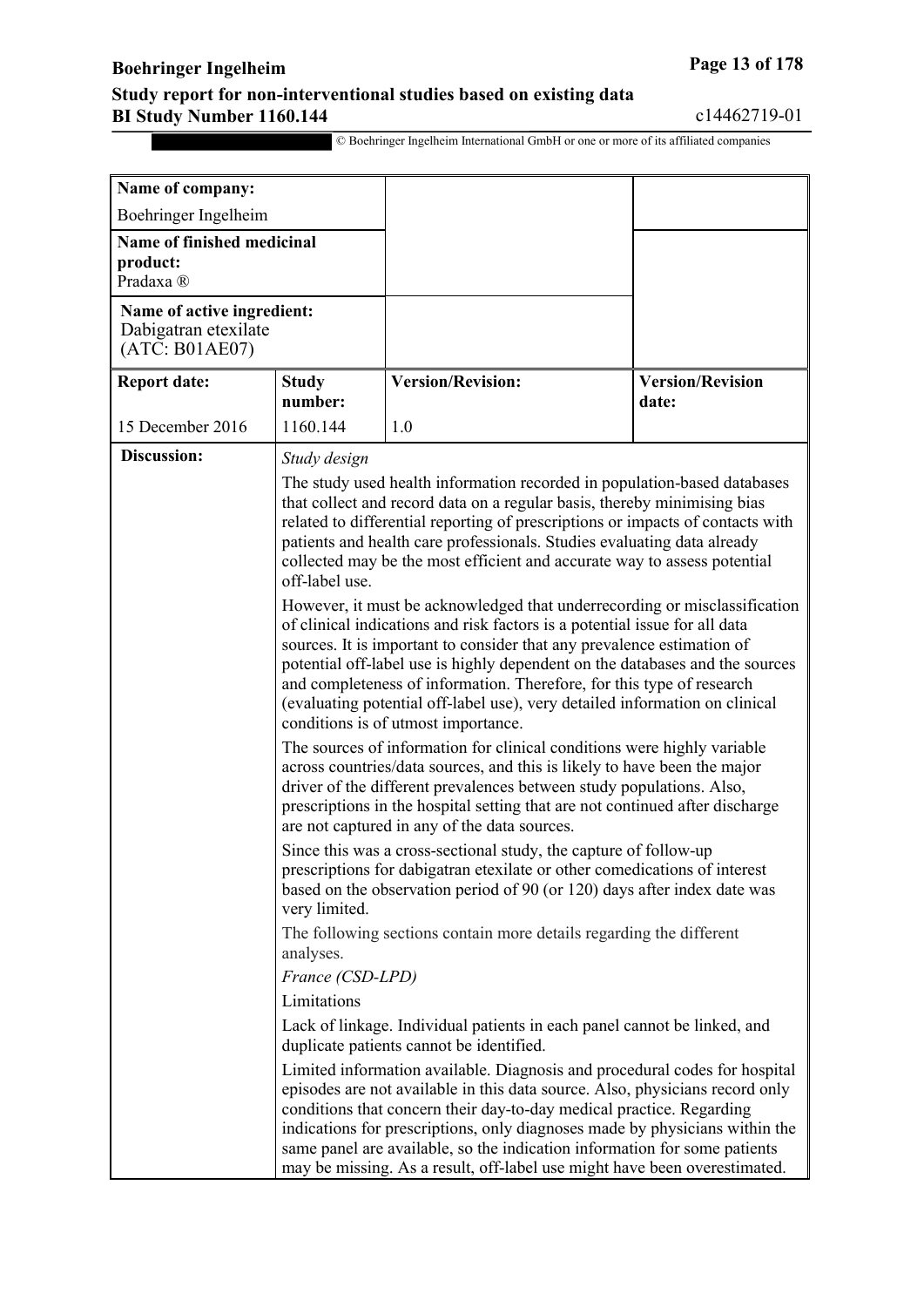## **Boehringer Ingelheim Page 14 of 178**

#### **Study report for non-interventional studies based on existing data BI Study Number 1160.144** c14462719-01

| Name of company:                                                     |                                                                                                                                                                                                                                                                                                                                                                                                                                                                                                                                                                                                                                         |                                                                                                                                                                                                                                                                                                                                                                                                                                                                                                                                                                                                                                                                                                                           |                                  |  |
|----------------------------------------------------------------------|-----------------------------------------------------------------------------------------------------------------------------------------------------------------------------------------------------------------------------------------------------------------------------------------------------------------------------------------------------------------------------------------------------------------------------------------------------------------------------------------------------------------------------------------------------------------------------------------------------------------------------------------|---------------------------------------------------------------------------------------------------------------------------------------------------------------------------------------------------------------------------------------------------------------------------------------------------------------------------------------------------------------------------------------------------------------------------------------------------------------------------------------------------------------------------------------------------------------------------------------------------------------------------------------------------------------------------------------------------------------------------|----------------------------------|--|
| Boehringer Ingelheim                                                 |                                                                                                                                                                                                                                                                                                                                                                                                                                                                                                                                                                                                                                         |                                                                                                                                                                                                                                                                                                                                                                                                                                                                                                                                                                                                                                                                                                                           |                                  |  |
| Name of finished medicinal<br>product:<br>Pradaxa <sup>®</sup>       |                                                                                                                                                                                                                                                                                                                                                                                                                                                                                                                                                                                                                                         |                                                                                                                                                                                                                                                                                                                                                                                                                                                                                                                                                                                                                                                                                                                           |                                  |  |
| Name of active ingredient:<br>Dabigatran etexilate<br>(ATC: B01AE07) |                                                                                                                                                                                                                                                                                                                                                                                                                                                                                                                                                                                                                                         |                                                                                                                                                                                                                                                                                                                                                                                                                                                                                                                                                                                                                                                                                                                           |                                  |  |
| <b>Report date:</b>                                                  | <b>Study</b><br>number:                                                                                                                                                                                                                                                                                                                                                                                                                                                                                                                                                                                                                 | <b>Version/Revision:</b>                                                                                                                                                                                                                                                                                                                                                                                                                                                                                                                                                                                                                                                                                                  | <b>Version/Revision</b><br>date: |  |
| 15 December 2016                                                     | 1160.144                                                                                                                                                                                                                                                                                                                                                                                                                                                                                                                                                                                                                                | 1.0                                                                                                                                                                                                                                                                                                                                                                                                                                                                                                                                                                                                                                                                                                                       |                                  |  |
|                                                                      | Finally, prescriptions available in the medical record are only those issued<br>for each patient by the physician in the panel. Comedications taken by the<br>patient and prescribed by other physicians in a different panel or outside the<br>panels are not recorded.<br>Potential for indication and other data to be incorrectly recorded in the data<br>sources. Recording the indication (diagnosis) for each prescribed treatment<br>is mandatory in the Cegedim software, but there may be errors, and the<br>physician is free to enter (or not) any other associated diagnosis (according<br>to an in-house thesaurus list). |                                                                                                                                                                                                                                                                                                                                                                                                                                                                                                                                                                                                                                                                                                                           |                                  |  |
|                                                                      | Potential for incomplete/missing data. No individual patient identifiers are<br>available in CSD-LPD. Therefore, physicians cannot be reached to provide<br>information for missing data.<br>The diagnosis of atrial fibrillation was present in the records for 75.9% of                                                                                                                                                                                                                                                                                                                                                               |                                                                                                                                                                                                                                                                                                                                                                                                                                                                                                                                                                                                                                                                                                                           |                                  |  |
|                                                                      |                                                                                                                                                                                                                                                                                                                                                                                                                                                                                                                                                                                                                                         | the cardiologist group and 64.9% of the GP group. Although algorithms<br>based on diagnoses, procedures, and treatments were developed, some<br>indications might have not been identified due to unrecorded information.                                                                                                                                                                                                                                                                                                                                                                                                                                                                                                 |                                  |  |
|                                                                      |                                                                                                                                                                                                                                                                                                                                                                                                                                                                                                                                                                                                                                         | The 11% difference across the two panels is reassuring about the<br>appropriateness of using information collected from cardiologists in<br>addition to GPs, as they provide complementary information. However,<br>duplicate patients are possible because some of the prescriptions might<br>have been initiated by the cardiologist, with follow-up prescriptions issued<br>by the GP. Recording of information was likely differential across panels,<br>with cardiovascular conditions more frequently recorded by cardiologists<br>but other chronic conditions more likely recorded by general practitioners.                                                                                                      |                                  |  |
|                                                                      | Only a few patients with hip or knee replacement were identified. Because<br>of the characteristics of the panels, this indication was probably not well<br>captured in CSD-LPD.                                                                                                                                                                                                                                                                                                                                                                                                                                                        |                                                                                                                                                                                                                                                                                                                                                                                                                                                                                                                                                                                                                                                                                                                           |                                  |  |
|                                                                      |                                                                                                                                                                                                                                                                                                                                                                                                                                                                                                                                                                                                                                         | As highlighted above, among the conditions frequently associated with<br>potential off-label use, 12% (cardiologist group) and 7% (GP group) had a<br>diagnosis of atrial flutter. These findings need to be interpreted with caution<br>when considering these patients to constitute potential off-label users<br>because many of these patients may have had atrial fibrillation combined<br>with atrial flutter, or some initially labelled as "atrial flutter" may have<br>converted into atrial fibrillation at some point. Also, a number of patients<br>with atrial fibrillation might have been coded as "cardioversion" in CSD-<br>LPD. Thus, it is possible that a non-negligible proportion of these patients |                                  |  |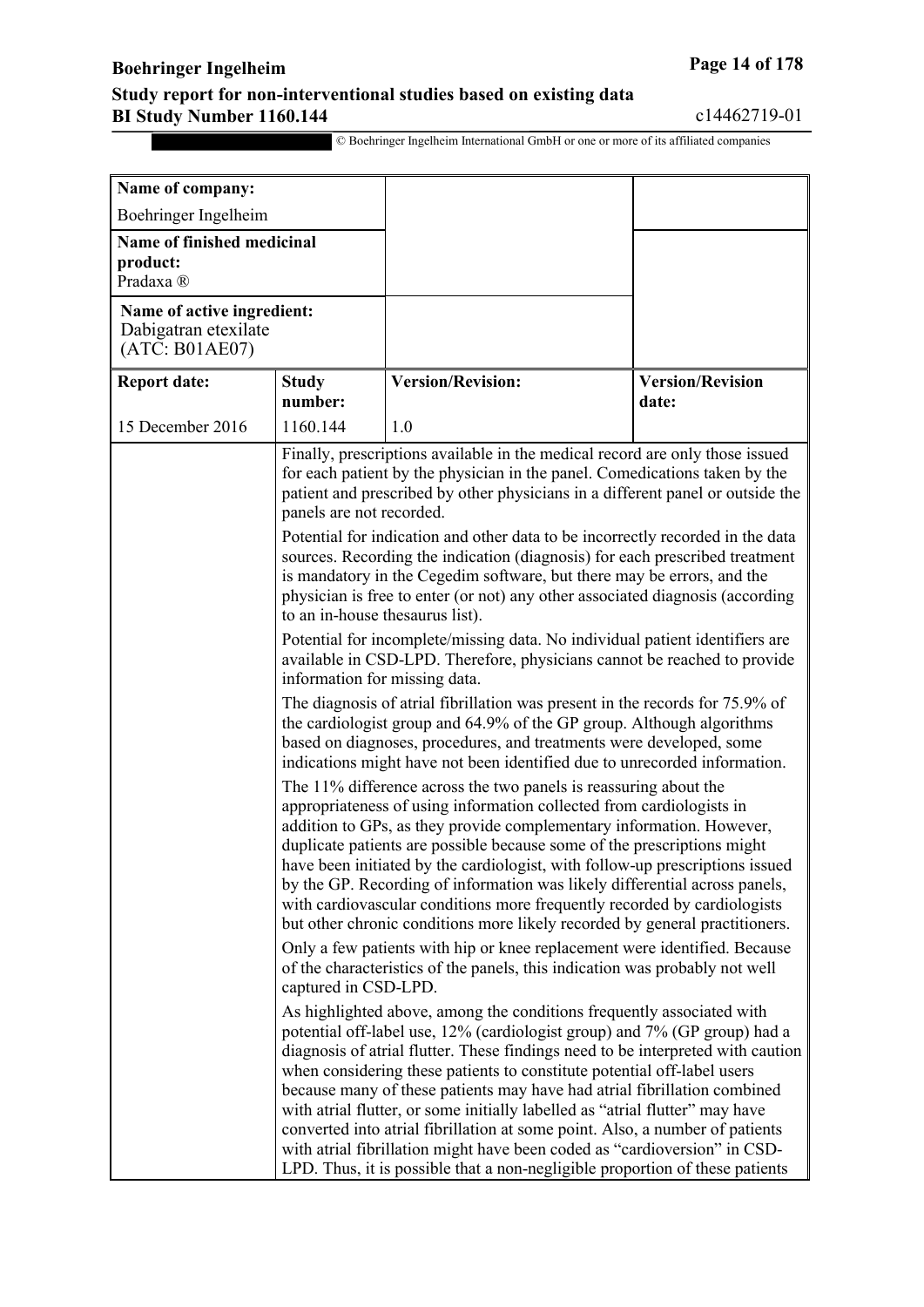## **Boehringer Ingelheim Page 15** of 178

#### **Study report for non-interventional studies based on existing data BI Study Number 1160.144** c14462719-01

| Name of company:                                                     |                                                                                                                                                                                                                                                                                                                                                                                                                                                                                                                                            |                                                                                                                                                                                                                                                                                          |                                  |
|----------------------------------------------------------------------|--------------------------------------------------------------------------------------------------------------------------------------------------------------------------------------------------------------------------------------------------------------------------------------------------------------------------------------------------------------------------------------------------------------------------------------------------------------------------------------------------------------------------------------------|------------------------------------------------------------------------------------------------------------------------------------------------------------------------------------------------------------------------------------------------------------------------------------------|----------------------------------|
| Boehringer Ingelheim                                                 |                                                                                                                                                                                                                                                                                                                                                                                                                                                                                                                                            |                                                                                                                                                                                                                                                                                          |                                  |
| Name of finished medicinal<br>product:<br>Pradaxa ®                  |                                                                                                                                                                                                                                                                                                                                                                                                                                                                                                                                            |                                                                                                                                                                                                                                                                                          |                                  |
| Name of active ingredient:<br>Dabigatran etexilate<br>(ATC: B01AE07) |                                                                                                                                                                                                                                                                                                                                                                                                                                                                                                                                            |                                                                                                                                                                                                                                                                                          |                                  |
| <b>Report date:</b>                                                  | <b>Study</b><br>number:                                                                                                                                                                                                                                                                                                                                                                                                                                                                                                                    | <b>Version/Revision:</b>                                                                                                                                                                                                                                                                 | <b>Version/Revision</b><br>date: |
| 15 December 2016                                                     | 1160.144                                                                                                                                                                                                                                                                                                                                                                                                                                                                                                                                   | 1.0                                                                                                                                                                                                                                                                                      |                                  |
|                                                                      |                                                                                                                                                                                                                                                                                                                                                                                                                                                                                                                                            | were actually on-label users, at least under the broad definition.                                                                                                                                                                                                                       |                                  |
|                                                                      |                                                                                                                                                                                                                                                                                                                                                                                                                                                                                                                                            | Denmark (National Health Databases)                                                                                                                                                                                                                                                      |                                  |
|                                                                      | Limitations                                                                                                                                                                                                                                                                                                                                                                                                                                                                                                                                |                                                                                                                                                                                                                                                                                          |                                  |
|                                                                      |                                                                                                                                                                                                                                                                                                                                                                                                                                                                                                                                            | Diagnosis and procedural codes are available for hospital episodes<br>and for hospital-ambulatory care episodes. However, data on clinical<br>conditions that are managed mainly by primary care physicians are<br>likely to have been missed, potentially overestimating off-label use. |                                  |
|                                                                      | drugs.                                                                                                                                                                                                                                                                                                                                                                                                                                                                                                                                     | The potential for incomplete/missing data exists. The national<br>registers in Denmark do not capture clinical data in detail. Most of the<br>information corresponds to diagnosis or procedural codes and data on                                                                       |                                  |
|                                                                      | $\bullet$<br>indications.                                                                                                                                                                                                                                                                                                                                                                                                                                                                                                                  | Recording of the indication is not available in the registers, and<br>indication can be derived only by using proxies (diagnosis and<br>procedural codes and medications). This may have resulted in the<br>potential misclassification/underdetection of some treatment                 |                                  |
|                                                                      | ٠                                                                                                                                                                                                                                                                                                                                                                                                                                                                                                                                          | No data available on prescribed daily dose or length of supply from<br>the Danish National Prescription Registry.                                                                                                                                                                        |                                  |
|                                                                      | In Denmark, the prevalence of potential off-label use of dabigatran etexilate<br>using the broad definition was 17.0%. Generally, a limitation of the<br>algorithm used in the Danish component is the fact that it relies on hospital<br>diagnoses in order to identify on-label indications. While it can be assumed<br>that this captures all patients undergoing a hip or knee replacement<br>procedure in the Danish registers, the same may not be the case for patients<br>with atrial fibrillation due to three potential factors: |                                                                                                                                                                                                                                                                                          |                                  |
|                                                                      | Lack of data from the primary care sector. For patients with atrial<br>fibrillation who are treated only in the primary care sector, the indication<br>would not be captured by the Danish registries.                                                                                                                                                                                                                                                                                                                                     |                                                                                                                                                                                                                                                                                          |                                  |
|                                                                      |                                                                                                                                                                                                                                                                                                                                                                                                                                                                                                                                            | Delay of registration of the atrial fibrillation diagnosis in the secondary<br>sector (e.g., patients who initiaited treatment in the primary care sector and<br>only afterwards were referred to the hospital)                                                                          |                                  |
|                                                                      |                                                                                                                                                                                                                                                                                                                                                                                                                                                                                                                                            | Coding errors/omission leading to no recorded atrial fibrillation diagnosis<br>despite the patient presenting to the hospital with this condition<br>All of these factors may have led to overestimation of off-label use.                                                               |                                  |
|                                                                      |                                                                                                                                                                                                                                                                                                                                                                                                                                                                                                                                            |                                                                                                                                                                                                                                                                                          |                                  |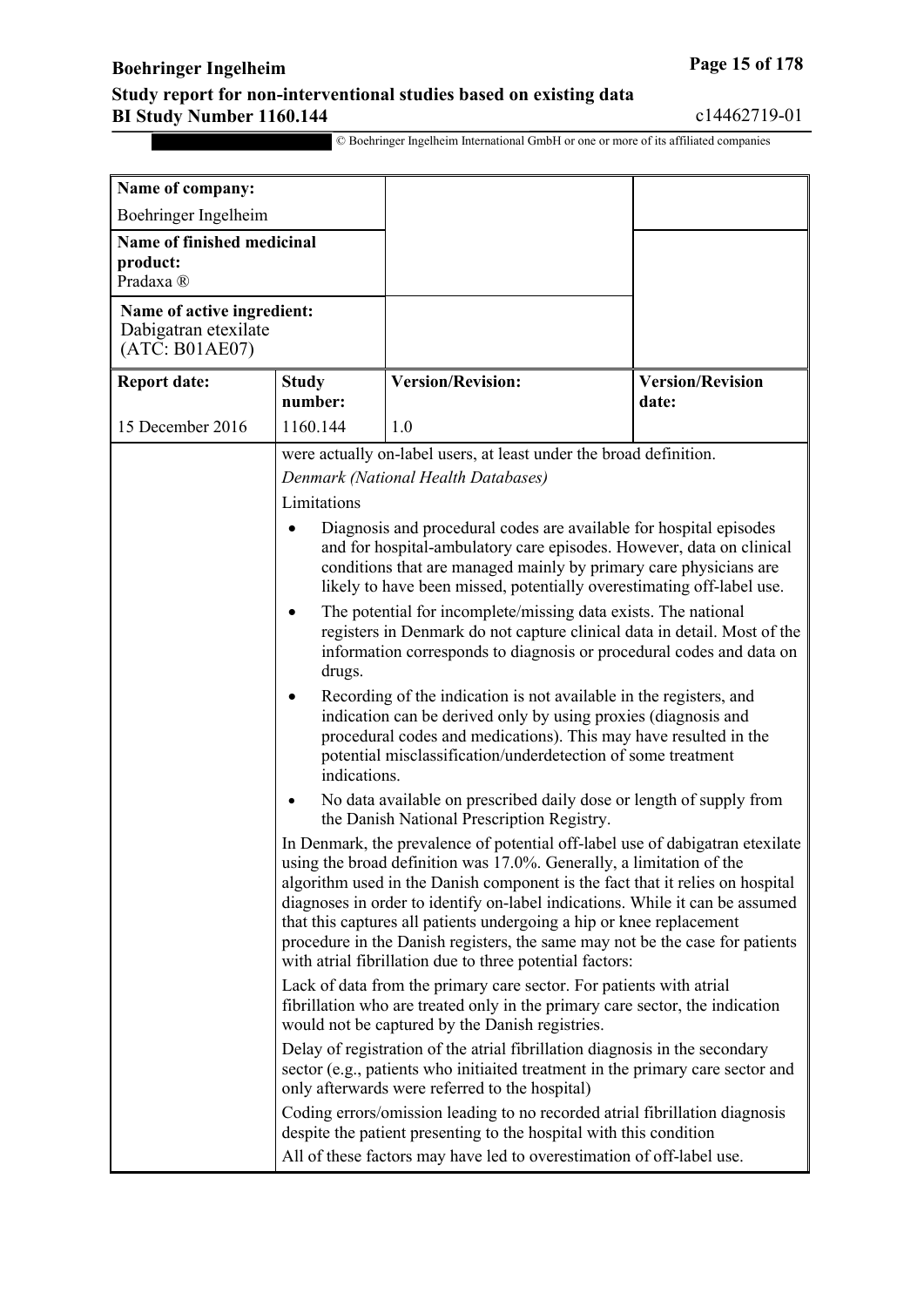## **Boehringer Ingelheim Page 16** of 178

#### **Study report for non-interventional studies based on existing data BI Study Number 1160.144** c14462719-01

| Name of company:                                                     |                         |                                                                                                                                                                                                                                                                                                                                                                                                                                                                                                                                                                                                                                                                                                                                                                                                                                                                                                                                                                                                                                                    |                                  |
|----------------------------------------------------------------------|-------------------------|----------------------------------------------------------------------------------------------------------------------------------------------------------------------------------------------------------------------------------------------------------------------------------------------------------------------------------------------------------------------------------------------------------------------------------------------------------------------------------------------------------------------------------------------------------------------------------------------------------------------------------------------------------------------------------------------------------------------------------------------------------------------------------------------------------------------------------------------------------------------------------------------------------------------------------------------------------------------------------------------------------------------------------------------------|----------------------------------|
| Boehringer Ingelheim                                                 |                         |                                                                                                                                                                                                                                                                                                                                                                                                                                                                                                                                                                                                                                                                                                                                                                                                                                                                                                                                                                                                                                                    |                                  |
| Name of finished medicinal<br>product:<br>Pradaxa <sup>®</sup>       |                         |                                                                                                                                                                                                                                                                                                                                                                                                                                                                                                                                                                                                                                                                                                                                                                                                                                                                                                                                                                                                                                                    |                                  |
| Name of active ingredient:<br>Dabigatran etexilate<br>(ATC: B01AE07) |                         |                                                                                                                                                                                                                                                                                                                                                                                                                                                                                                                                                                                                                                                                                                                                                                                                                                                                                                                                                                                                                                                    |                                  |
| <b>Report date:</b>                                                  | <b>Study</b><br>number: | <b>Version/Revision:</b>                                                                                                                                                                                                                                                                                                                                                                                                                                                                                                                                                                                                                                                                                                                                                                                                                                                                                                                                                                                                                           | <b>Version/Revision</b><br>date: |
| 15 December 2016                                                     | 1160.144                | 1.0                                                                                                                                                                                                                                                                                                                                                                                                                                                                                                                                                                                                                                                                                                                                                                                                                                                                                                                                                                                                                                                |                                  |
|                                                                      | UK (CPRD)               |                                                                                                                                                                                                                                                                                                                                                                                                                                                                                                                                                                                                                                                                                                                                                                                                                                                                                                                                                                                                                                                    |                                  |
|                                                                      | Limitations             |                                                                                                                                                                                                                                                                                                                                                                                                                                                                                                                                                                                                                                                                                                                                                                                                                                                                                                                                                                                                                                                    |                                  |
|                                                                      | $\bullet$               | HES linkage was not available for a significant proportion of patients<br>in the CPRD (37.4%).                                                                                                                                                                                                                                                                                                                                                                                                                                                                                                                                                                                                                                                                                                                                                                                                                                                                                                                                                     |                                  |
|                                                                      | ٠                       | Prescriptions for dabigatran etexilate issued in the hospital setting or<br>by specialists are not captured.                                                                                                                                                                                                                                                                                                                                                                                                                                                                                                                                                                                                                                                                                                                                                                                                                                                                                                                                       |                                  |
|                                                                      | ٠                       | Potential for indication and other data to be incorrectly recorded in<br>the data sources. There is no process within the CPRD software that<br>checks whether a diagnosis is correctly linked to a prescription.<br>Therefore, misclassification/underrecording cannot be ruled out.                                                                                                                                                                                                                                                                                                                                                                                                                                                                                                                                                                                                                                                                                                                                                              |                                  |
| $\bullet$<br>to HES.                                                 |                         | Potential for incomplete/missing data. The recording by GPs of<br>relevant clinical data and tests generated during hospital admissions<br>may be poor. This is particularly relevant among patients not linkable                                                                                                                                                                                                                                                                                                                                                                                                                                                                                                                                                                                                                                                                                                                                                                                                                                  |                                  |
|                                                                      |                         | Use of Read codes, which includes thousands of codes. Some relevant<br>codes may have not been captured by the final algorithms.                                                                                                                                                                                                                                                                                                                                                                                                                                                                                                                                                                                                                                                                                                                                                                                                                                                                                                                   |                                  |
|                                                                      |                         | The UK component showed the lowest prevalence of potential off-label use<br>under both definitions. Because CPRD includes detailed primary care<br>information, it is likely to have led to the accurate detection of atrial<br>fibrillation cases. Consistent with this, the prevalence of atrial fibrillation in<br>CPRD was the highest of the three components. Because CPRD also<br>included hospital diagnostic information in a large portion of patients (63%<br>were linkable to HES), it may have had a higher sensitivity for the detection<br>of <i>acute</i> dabigatran etexilate indications (hip or knee replacement surgery)<br>than purely primary care databases. Consistent with this, the lowest<br>prevalence of potential off-label use was estimated among HES-linkable<br>CPRD patients. The estimates of on-label and off-label use derived from<br>CPRD are likely to be based on the most complete patient history<br>information, and therefore be the most accurate, particularly those for<br>HES-linkable patients. |                                  |
|                                                                      | Pooled analyses         |                                                                                                                                                                                                                                                                                                                                                                                                                                                                                                                                                                                                                                                                                                                                                                                                                                                                                                                                                                                                                                                    |                                  |
|                                                                      |                         | The very high heterogeneity observed across studies and partially<br>quantified by the $I^2$ statistic suggests that the focus should be on the results<br>in each of the individual study populations rather than on the pooled                                                                                                                                                                                                                                                                                                                                                                                                                                                                                                                                                                                                                                                                                                                                                                                                                   |                                  |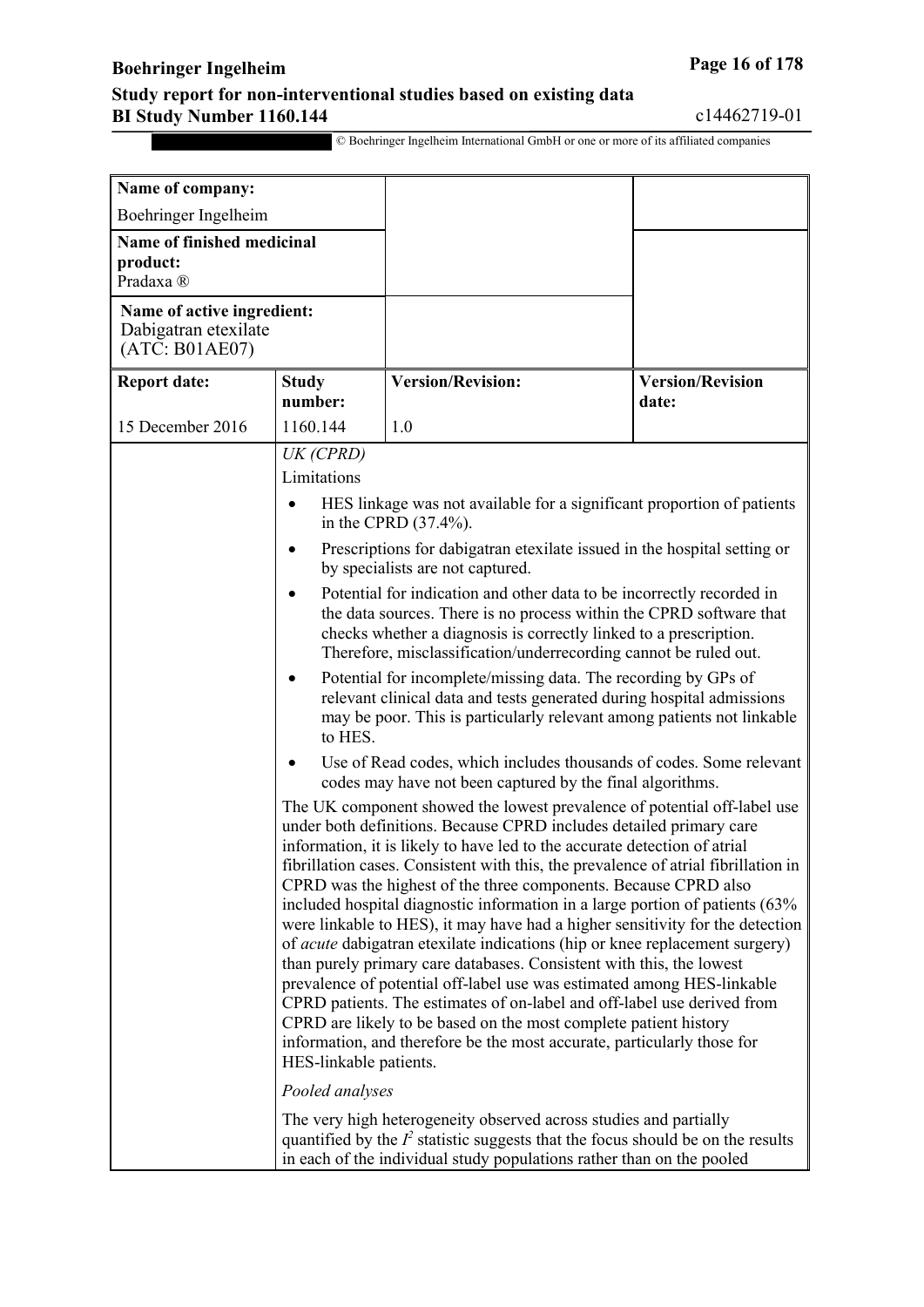### **Boehringer Ingelheim Page 17 of 178**

#### **Study report for non-interventional studies based on existing data BI Study Number 1160.144** c14462719-01

© Boehringer Ingelheim International GmbH or one or more of its affiliated companies

**Name of company:** Boehringer Ingelheim **Name of finished medicinal product:** Pradaxa ® **Name of active ingredient:** Dabigatran etexilate (ATC: B01AE07) **Report date: Study number: Version/Revision: Version/Revision date:** 15 December 2016 | 1160.144 | 1.0 estimates. *Potential off-label indications for dabigatran etexilate* The clinical diagnoses most frequently associated with the potential off-label use of dabigatran etexilate varied across study populations. In CSD-LPD (France), a large portion of potential off-label users had recorded diagnoses of atrial flutter and other arrhythmias/cardioversion, but in CPRD and Denmark the frequency of those diagnoses was marginal, with the main potential off-label uses of the drug being prophylaxis/treatment of thrombotic processes and stroke/TIA. These differences may be the consequence of differences in coding practices, as well as in the data available in each of the data sources. *Clinical profile of potential on-label and off-label users of dabigatran etexilate* Differences between potential on-label and off-label users in the frequency of recorded clinical features varied slightly across the three study populations. The differences were more marked in CPRD and more subtle in CSD-LPD. *Conclusion* In all countries, atrial fibrillation was the most frequently recorded potential indication among new users of dabigatran etexilate. The prevalence of recorded hip or knee replacement surgery varied markedly across populations, probably as a consequence of differences in the sources of data used. Under a broad definition of on-label use, estimates of potential off-label use of dabigatran etexilate ranged from 5.7% in HES-linkable patients in CPRD (UK) to 34% in the French CSD-LPD general practitioner panel. Under a more restrictive definition, potential off-label use ranged from 17.4% in HES-linkable patients in CPRD (UK) to 44.1% in the French CSD-LPD general practitioner panel. Differences in the clinical profiles of potential on-label and off-label new users of dabigatran etexilate, as well as in the distribution of conditions associated with potential off-label use, varied across populations. It is important to keep in mind the inherent limitations of each of the data sources when interpreting the results, most of which may have led to some overestimation of off-label use of dabigatran etexilate—particularly in CSD-LPD. The high proportion of potential off-label users in which no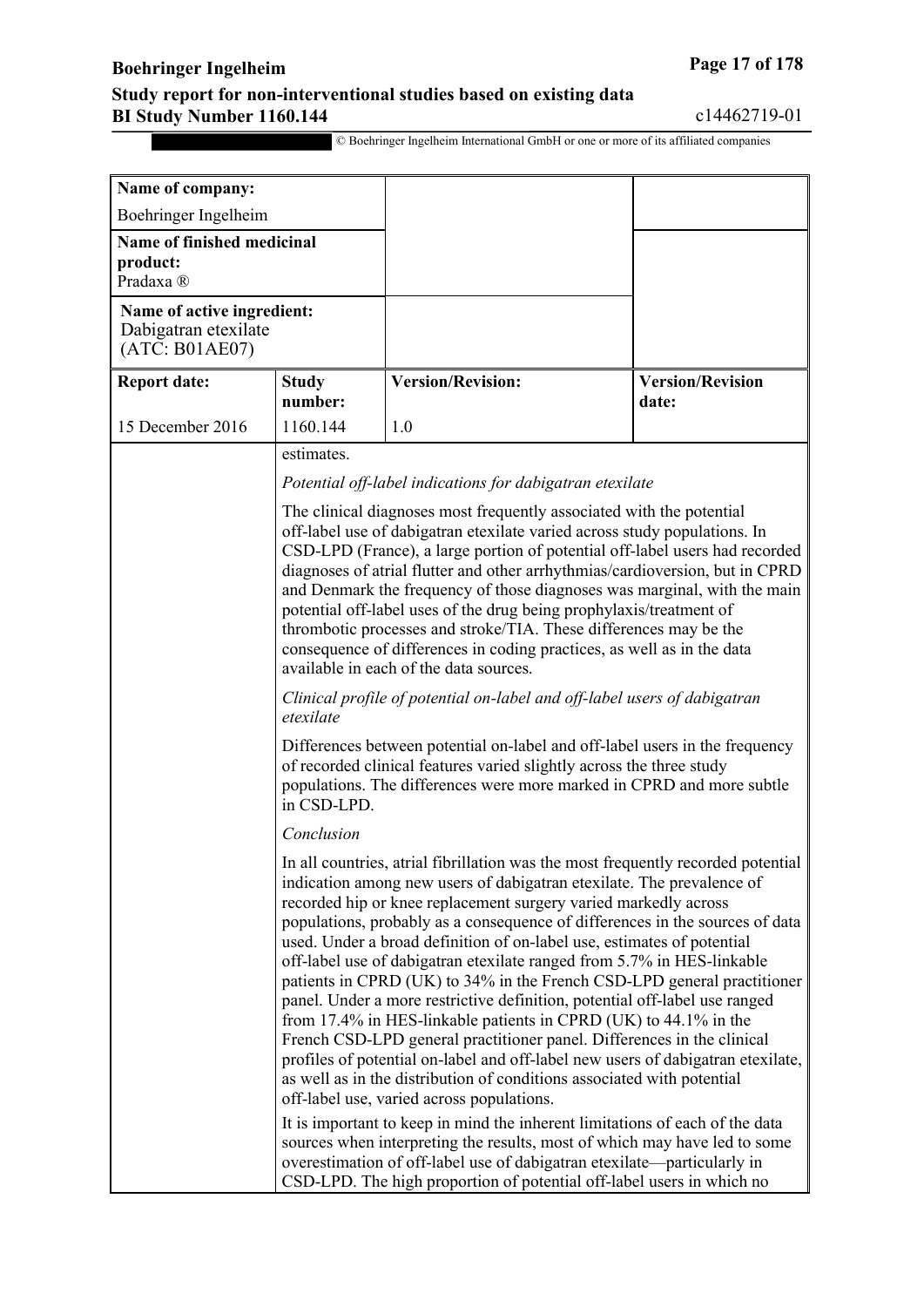## **Boehringer Ingelheim Page 18 of 178**

#### **Study report for non-interventional studies based on existing data BI Study Number 1160.144** c14462719-01

| Name of company:                                                     |                                                                   |                                                                                                                                                                                                                                                                                                                                                                                                                                                                                                                                                                                                                                                                                                                                                                                                                                                                                                                                                                                                                                                                                                                                                                                                                                                                                                                                                                                                                                                                                                                                                                                                                                                                                                                                                                                                                                                                                                                                                                                                                                                                                                                                          |                                  |
|----------------------------------------------------------------------|-------------------------------------------------------------------|------------------------------------------------------------------------------------------------------------------------------------------------------------------------------------------------------------------------------------------------------------------------------------------------------------------------------------------------------------------------------------------------------------------------------------------------------------------------------------------------------------------------------------------------------------------------------------------------------------------------------------------------------------------------------------------------------------------------------------------------------------------------------------------------------------------------------------------------------------------------------------------------------------------------------------------------------------------------------------------------------------------------------------------------------------------------------------------------------------------------------------------------------------------------------------------------------------------------------------------------------------------------------------------------------------------------------------------------------------------------------------------------------------------------------------------------------------------------------------------------------------------------------------------------------------------------------------------------------------------------------------------------------------------------------------------------------------------------------------------------------------------------------------------------------------------------------------------------------------------------------------------------------------------------------------------------------------------------------------------------------------------------------------------------------------------------------------------------------------------------------------------|----------------------------------|
| Boehringer Ingelheim                                                 |                                                                   |                                                                                                                                                                                                                                                                                                                                                                                                                                                                                                                                                                                                                                                                                                                                                                                                                                                                                                                                                                                                                                                                                                                                                                                                                                                                                                                                                                                                                                                                                                                                                                                                                                                                                                                                                                                                                                                                                                                                                                                                                                                                                                                                          |                                  |
| Name of finished medicinal<br>product:<br>Pradaxa <sup>®</sup>       |                                                                   |                                                                                                                                                                                                                                                                                                                                                                                                                                                                                                                                                                                                                                                                                                                                                                                                                                                                                                                                                                                                                                                                                                                                                                                                                                                                                                                                                                                                                                                                                                                                                                                                                                                                                                                                                                                                                                                                                                                                                                                                                                                                                                                                          |                                  |
| Name of active ingredient:<br>Dabigatran etexilate<br>(ATC: B01AE07) |                                                                   |                                                                                                                                                                                                                                                                                                                                                                                                                                                                                                                                                                                                                                                                                                                                                                                                                                                                                                                                                                                                                                                                                                                                                                                                                                                                                                                                                                                                                                                                                                                                                                                                                                                                                                                                                                                                                                                                                                                                                                                                                                                                                                                                          |                                  |
| <b>Report date:</b>                                                  | <b>Study</b><br>number:                                           | <b>Version/Revision:</b>                                                                                                                                                                                                                                                                                                                                                                                                                                                                                                                                                                                                                                                                                                                                                                                                                                                                                                                                                                                                                                                                                                                                                                                                                                                                                                                                                                                                                                                                                                                                                                                                                                                                                                                                                                                                                                                                                                                                                                                                                                                                                                                 | <b>Version/Revision</b><br>date: |
| 15 December 2016                                                     | 1160.144                                                          | 1.0                                                                                                                                                                                                                                                                                                                                                                                                                                                                                                                                                                                                                                                                                                                                                                                                                                                                                                                                                                                                                                                                                                                                                                                                                                                                                                                                                                                                                                                                                                                                                                                                                                                                                                                                                                                                                                                                                                                                                                                                                                                                                                                                      |                                  |
|                                                                      | Denmark) were available.<br>clinical practice.                    | reason for use of anticoagulant therapy could be identified suggests under-<br>recording of clinical indications in many patients. In this context, because<br>dabigatran etexilate may be used for the treatment of both <i>acute</i> and<br><i>chronic</i> conditions (such as after hip or knee replacement surgery and atrial<br>fibrillation, respectively), CPRD is likely to provide the most accurate<br>estimates of potential off-label use of the drug, particularly among patients<br>with HES-linkable data. On the other hand, for France and Denmark, the<br>data need to be interpreted cautiously because of the limited information<br>available. These databases would be strengthened for this type of research<br>if data for hospital episodes (in France) or for primary care episodes (in<br>Due to the limitations in the availability of some of the data, both the broad<br>and restrictive definitions of on-label and off-label use should be<br>considered to better understand the potential off-label use of the drug in<br>The marketing authorisation holder informs that it has committed to<br>continue to distribute and further improve the distribution of the<br>educational materials (Prescriber Guide (PG) and Patient Alert Card (PAC))<br>in European countries in which Pradaxa is marketed as a result of a study<br>evaluating the effectiveness of this risk minimization measure which was<br>completed in February 2016. The educational material, a risk minimization<br>measure imposed by EMA together with the SPAF approval in August<br>2011, consists of one prescriber guide per indication (DVT/PE and SPAF<br>prescriber guides as one document and the pVTEp prescriber guide as a<br>separate document), a patient alert card applying to all indications, a<br>communication plan applying to all indications, and the SmPC applying to<br>all indications. Specifically, the distribution of the PG and PAC to the<br>health care providers is believed to support that Pradaxa is appropriately<br>prescribed and used in accordance with the approved indications and |                                  |
| <b>Marketing</b><br><b>Authorisation</b><br>Holder(s):               | labelling.<br>Boehringer Ingelheim                                |                                                                                                                                                                                                                                                                                                                                                                                                                                                                                                                                                                                                                                                                                                                                                                                                                                                                                                                                                                                                                                                                                                                                                                                                                                                                                                                                                                                                                                                                                                                                                                                                                                                                                                                                                                                                                                                                                                                                                                                                                                                                                                                                          |                                  |
| <b>Names</b> and<br>affiliations of<br>principal                     | , RTI Health Solutions (RTI-HS)<br><b>RTI-HS</b><br><b>RTI-HS</b> |                                                                                                                                                                                                                                                                                                                                                                                                                                                                                                                                                                                                                                                                                                                                                                                                                                                                                                                                                                                                                                                                                                                                                                                                                                                                                                                                                                                                                                                                                                                                                                                                                                                                                                                                                                                                                                                                                                                                                                                                                                                                                                                                          |                                  |